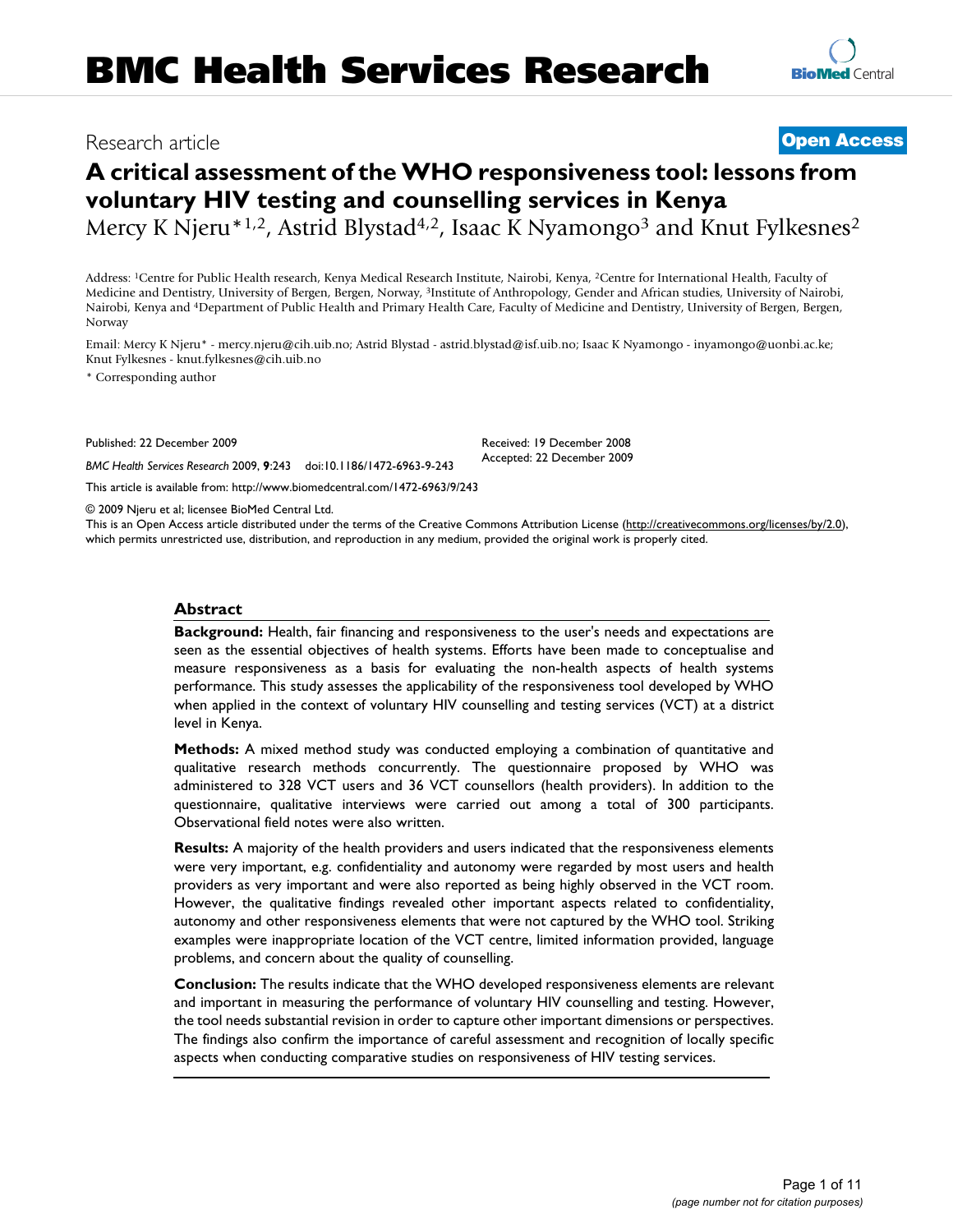## **Background**

The World Health Organization (WHO) advises that evaluation of performance of any health action should be centred on the 3 fundamental goals of a health system: improving health, enhancing responsiveness to the user's expectations, and assuring fairness of any financial contribution [1-4]. In this context, patient surveys aimed at generating knowledge to make health services more responsive to the user's needs and expectations are becoming increasingly important [5]. Responsiveness in the context of health systems has been defined as "the outcome that can be achieved when health institutions and institutional relationships are designed in such a way that they are cognisant of and respond appropriately to the universally legitimate expectations of individual" [6,7]. This very broad definition can be viewed from 2 perspectives. Firstly, the user of the health-care system is seen as a consumer where greater responsiveness becomes a means of attracting consumers. Secondly, responsiveness is seen safeguarding the rights of patients to adequate and timely care [6].

A responsive health system needs to contribute to the enhancement of health by creating a conducive environment that increases the likelihood of individuals seeking care earlier, increases the openness in their interactions with the health-care providers, and improves their assimilation of health information [7]. Responsive health systems can contribute by reducing barriers to the use of health services, making responsiveness a strong determinant of trust in them [8]. Two major components have been defined by WHO in attempts to measure responsiveness, namely respect for persons, which captures aspects of individual interaction with the health system, and client orientation, which includes several aspects of consumer satisfaction [1,3,6]. WHO also developed 7 elements as the central elements needed to measure the responsiveness of a health system and consequently validated a questionnaire that was used to measure levels of responsiveness in surveys [3,9]. This tool has since been employed in several studies [10-12]. Responsiveness is one of the central parameters in health-care performance [4], making surveys measuring responsiveness instrumental in providing evidence that can guide resource allocation and management strategies [6].

The comparability of different health systems using a single tool to measure performance has been questioned [13]. Studies conducted on health-related responsiveness in Turkey and Taiwan for example, found that recognition of the value of culturally specific aspects, demographic structures and country specific factors should be taken into account when assessing responsiveness. Their advice is that responsiveness ranking countries should be done on the basis of tools that take into account the views of their own citizens [10,12].

The responsiveness of health systems is of particular importance in the context of HIV, due to the heavy stigma associated with this infection. In these contexts, highly responsive health systems are of vital importance for trust and acceptability. A case of concern is the low uptake of voluntary HIV counselling and testing (VCT). VCT has been defined as a confidential process by which people undergo individual counselling to enable them to make an informed choice about being tested voluntarily for HIV [14], and to consider their own HIV related risk. These services are pivotal in meeting the commitment of "universal access to prevention, treatment and care" in an HIV context [14-16]. Despite the importance given to VCT, studies from sub-Saharan Africa have shown that while readiness for VCT is high, utilization is still low, even in places where services are readily available [17,18]. Uptake is particularly low when offered from centres located in general health clinics. Limited trust has been suggested as part of the cause of poor acceptability (the difference between intention and actual use) of VCT [17,19-22]. In a context of stigma and high sensitivity, responsiveness emerges as a highly relevant concept in evaluating HIV prevention and care programs.

About 8% of Kenyan adults (15-49 years) are estimated to have HIV [23]. A wide range of preventive, care, support and treatment interventions have been instituted over the past 20 years to meet the epidemic. Among them is relatively rapid scaling up in HIV counselling and testing services [24]. However, little is known about how these VCT services respond to the expectations and needs of the people. In this study we investigated the applicability and relevance of the WHO developed elements (dignity, autonomy, confidentiality, prompt attention, quality of basic amenities and choice of providers) proposed to measure responsiveness, within the context of VCT services as a district level in Kenya.

## **Methods**

## *Study design*

The study was initially intended to use quantitative methods, but the pilot study indicated the need for mixed methods so as to explore other elements of responsiveness that were not captured by the closed questions within the quantitative survey. Mixing quantitative and qualitative methods can be used to add insights likely to be missed when only a single method is used and to increase generalizability to the results [25]. A concurrent nested study design [26] was adapted to enable the researchers to gain broader perspectives of responsiveness, by adding a qualitative open-ended question to the quantitative questionnaire. This type of design enables the collection of quantitative and qualitative data during one phase and it involves interviewing the same persons using different techniques, which in turn could help to identify measurement and methodological problems [26,27].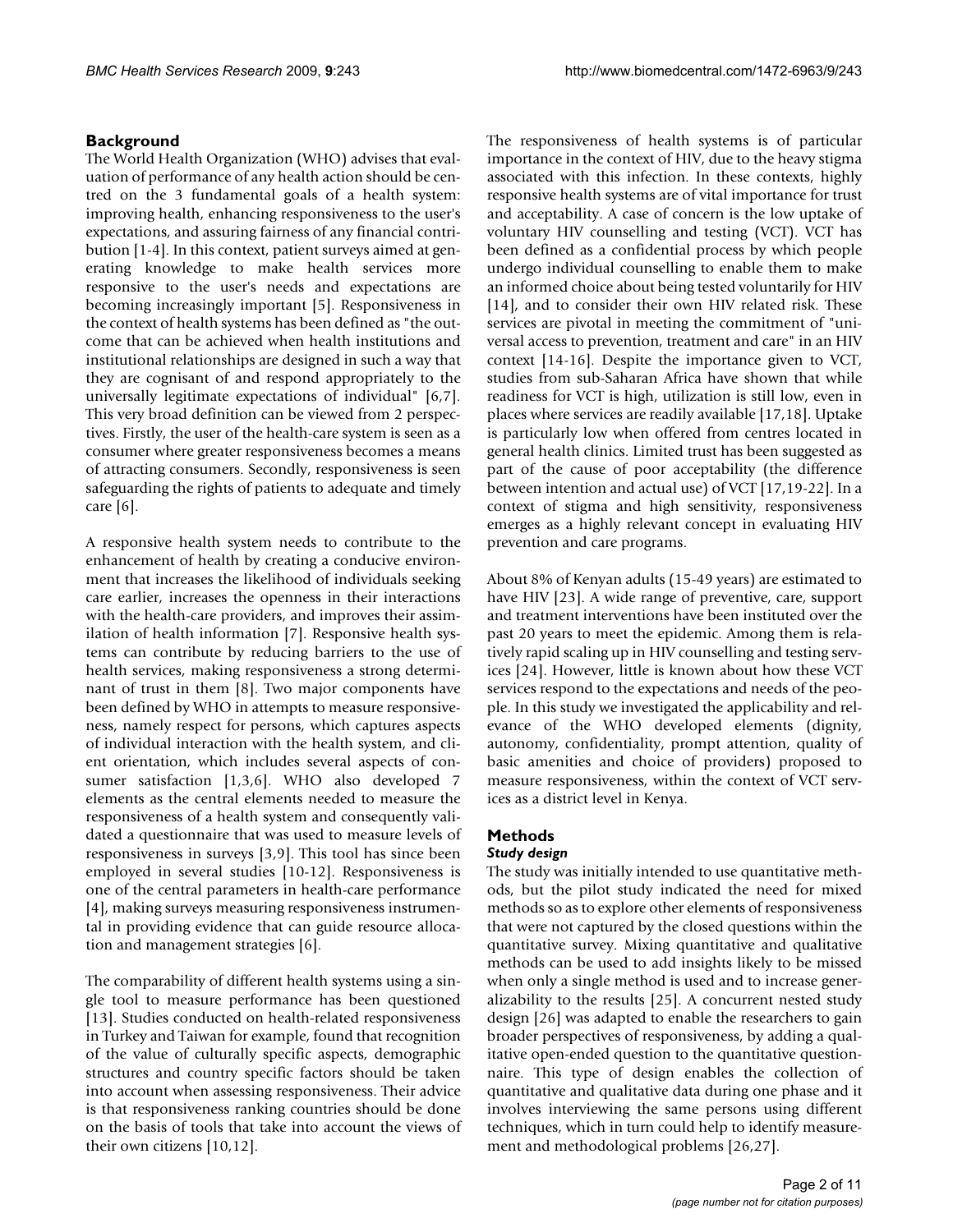The study was conducted from October to November 2007 in Malindi district, in Kenya where the EU-funded five year intervention study "REsponse to ACcountable priority setting for Trust in health systems" (REACT) is being conducted [28]. The intervention being applied is an explicit ethical framework for legitimate and fair priority setting, accountability for reasonableness (AFR). The values being focused in the evaluation of the intervention are quality, equity and trust [28]. In addition to Kenya, the REACT research project is ongoing in Tanzania and Zambia. The present paper is a result of a study within the frame of REACT. Malindi district was chosen due to the relative similarity to the other two districts within the REACT project in terms of disease burden, health system and population [28]. HIV control programmes were defined as one of the several evaluation domains of the project due to the high HIV prevalence in the project countries. The adult (15-49) HIV prevalence is between 15%-17% in Malindi [29].

#### *Research tools*

#### *The quantitative study*

The World health organization developed and validated a questionnaire to measure responsiveness that incorporates the 7 elements indicated in Table 1, with varying number of questions related to each element [30]. The present study applied the tool that had been implemented in a previous study (among key informants in 35 countries) [3], but tailored it to address 6 of the 7 elements to fit the study setting. The element '*access to social support networks during care'* was omitted because the questions within this section were not deemed applicable for VCT. These questions were relevant in the context of inpatient care [4,7].

To ensure equivalence of the original version, a bilingual English to Swahili translator with medicine, epidemiology and public health background (who also has an understanding of the local language in Malindi area) was asked to perform a back-translation after the English WHO questionnaire had been translated to Swahili by a professional. Where differences were noted, the issues were discussed among the 2 translators, as well as with Swahili speakers at the study area.

Social demographic questions that were included in the questionnaire for the VCT user's i.e. individuals who have utilized VCT services and for the health-care providers whom we refer to as 'providers', captured information on the type of VCT visited, geographical location, sex and age. Marital status was also mapped in the questionnaire for the VCT users.

The health-care providers' questionnaire rated the sub-elements on a 4 point scale ranging from 'never' (1) to 'always' (4) or 'very poor' (1) to 'very good' (4). To meas-

| <b>Element</b>             | <b>Question Handles (Sub-elements)</b>                                                                                                                                                                                                                                                                                                                                                                                                                                       |
|----------------------------|------------------------------------------------------------------------------------------------------------------------------------------------------------------------------------------------------------------------------------------------------------------------------------------------------------------------------------------------------------------------------------------------------------------------------------------------------------------------------|
| Dignity                    | The element implies that individuals are treated with respect by being welcomed at the health-care unit and addressed<br>respectfully. It also implies being treated with concern, and being examined in a manner that respects the client's<br>privacy and the right of individuals with infectious diseases such as HIV to be safeguarded.                                                                                                                                 |
| Autonomy                   | This element deals with involvement in decision making, and assumes that this can only happen if the users are<br>provided with relevant information, consulted on preferences, and that patients' consent is sought before any<br>proceeding. It also implies that respect is observed on the right of patients of sound mind to refuse treatment.                                                                                                                          |
| Confidentiality            | This element of responsiveness is related to high maintenance of confidentiality of any information that is provided by<br>the patient, confidentiality of medical records and information about individuals, and privacy during consultations by<br>health providers.                                                                                                                                                                                                       |
| <b>Prompt Attention</b>    | This element is defined as care provided readily and as soon as necessary. It includes short waiting-times for treatment<br>or consultations, short-lists for consultations, reasonable waiting-times for appointments, fast care for emergencies as<br>well as the accessibility of the health facility.                                                                                                                                                                    |
| Quality of Basic Amenities | This element deals with the extent to which the health facility's physical infrastructure is welcoming and pleasant. It<br>mainly includes clean surroundings, maintenance, adequate furniture, sufficient ventilation, clean water, clean toilets<br>and clean linen.                                                                                                                                                                                                       |
| Choice of Provider         | This element is related to the health-care institutions and health providers. It is defined as the power or opportunity to<br>the selection of a provider which requires more than one option. It deals with patients being able to access health<br>services without much difficulty, ability to choose a health-care provider within a health-care unit, individuals being able<br>to get a second opinion, and ability of individuals to get appropriate specialist care. |
| Social Support             | In Hospitals: visits, having special foods, religious practices.                                                                                                                                                                                                                                                                                                                                                                                                             |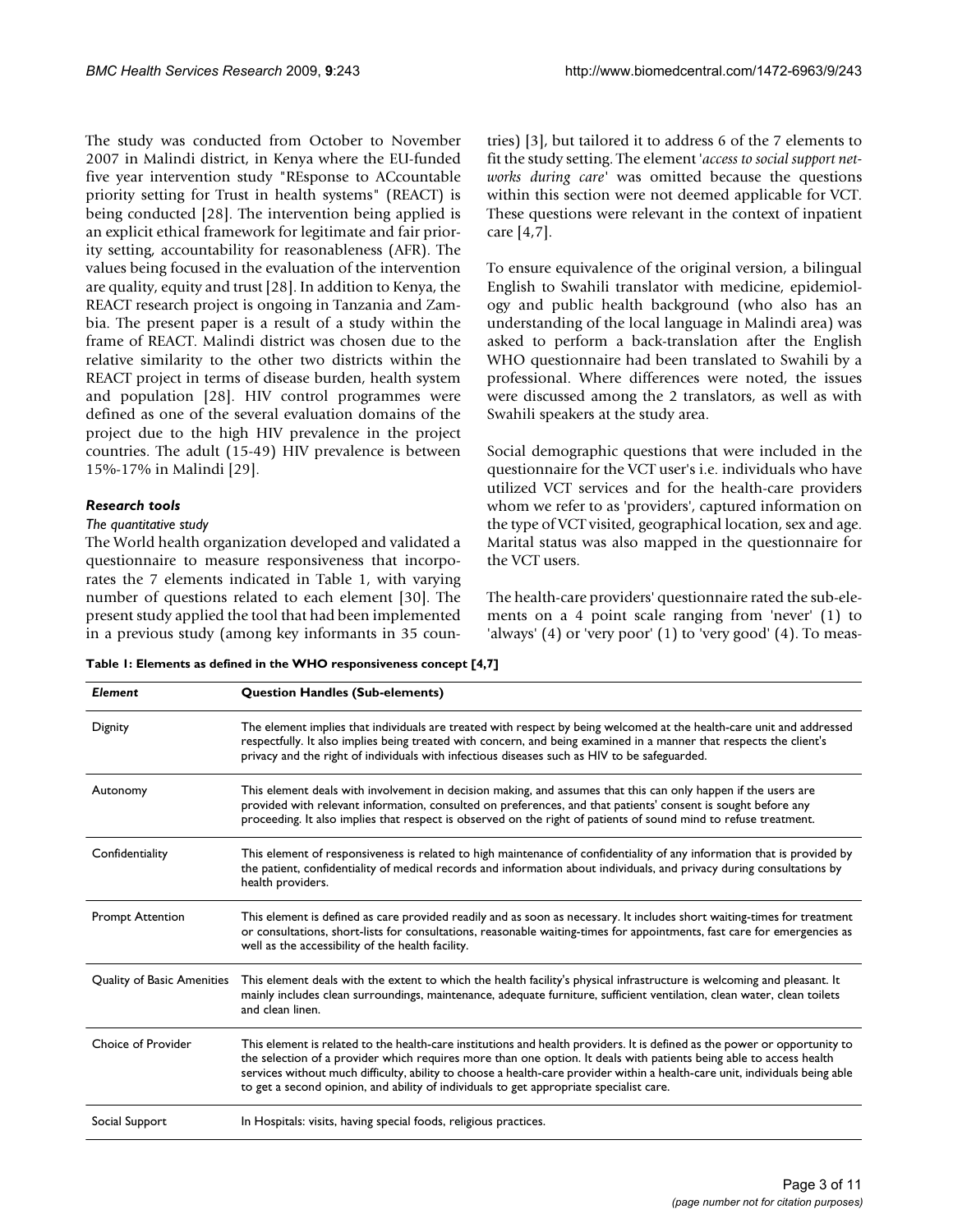ure the perceived importance of the elements of responsiveness, the study participants (both users and providers), were asked to indicate how important they felt the WHO elements or aspects were on a scale from 0 (not at all important) to 10 (very important). The questionnaire was administered as an exit questionnaire to the users of VCT to generate responses based on their immediate experience with the facilities. A total of 328 VCT users and 36 health-care providers were interviewed.

#### *The qualitative study*

The qualitative part of the study consisted of an openended question that was added to the quantitative questionnaire as well as the use of observations. The openended question was added to allow informants to respond in their own words which in turn permit understanding of responsiveness as seen by the informants. The question sought to bring up potential issues of relevance for responsiveness that were not captured by the existing responsiveness tool. Observation was used in this study to add to our informant's responses. The open question was phrased thus, "in your view are there any other characteristics (other that the ones we have discussed) that you think should be included in a responsive VCT?" A number of probe questions were added to generate more in-depth information on this topic. For example we asked: "What should be done to make VCT services more responsive and to increase its utilization? Probe: Why do you think so? Who should be responsible?" Further probes were formulated depending on the initial responses given. The responses from the users were recorded through hand writing. As the informants felt more comfortable when their responses were not electronically recorded, 4 of the 36 provider's responses were tape recorded.

#### *Study setting*

The survey was carried out among all the VCT counsellors or health-care providers who were available as well as among all the users of VCT services in the 15 VCT existing in the district at the time of study (October - November 2007). Most of the VCT facilities in Malindi are integrated or situated within health facilities where there are many other points of provider-initiated HIV testing and counselling such as maternal and child health clinics, tuberculosis clinics and general outpatient services among others. HIV testing and counselling at the VCT facility is mainly client initiated. Anonymity - as documented in the use of code numbers and mother's names was practiced in the Malindi VCT facilities to ensure confidentiality. Those who tested HIV positive were provided with further referral following the ministry of health recommended procedure in order to maintain confidentiality.

#### *Study population*

A total of 331 VCT users were asked to participate, out of which 328 accepted to be interviewed for the quantitative

part. All the 36 counsellors approached agreed to participate. The study participants were recruited after being informed about the study focus, the voluntary nature of the study and after assurance of confidentiality and anonymity. The inclusion criteria for the 'providers' was VCT staff; while the users were individuals above 18 years who had utilized existing VCT service. The open ended question was addressed to a total of 264 out of the 328 users. Of the remaining 64 participants, 39 of them declined to be interviewed further because they were satisfied with the existing VCT services and 25 did not wish to respond further.

#### *Data collection*

#### *The interviews and Observations*

All the interviews were carried out face-to-face by the first author [MKN] with assistance from trained and experienced local interviewers. Data was obtained through exit interviews which were seen as the best option for this study in order to avoid recall and recognition bias around perceptions, attitudes and experiences encountered by the VCT users. The quantitative section of the interviews lasted between 30 minutes and one hour, while the qualitative interviews (consisting of the open ended question), took another 30 minutes or more. Among the health providers, English was the primary language of communication, with Swahili words occasionally employed where necessary, while English, Swahili and some Giriama (local language) words were used among the VCT users. All interviews were conducted in a private area or a room provided within the VCT vicinities.

The collected information was kept in a locked cupboard to ensure confidentiality. In addition to the interviews, individual observational field notes were written on a daily basis. These consisted of:exact locations of the VCT, observed dynamics amongst people using VCT, reception of clients by providers, gestures by users, the VCT infrastructure, sitting arrangements before a VCT session, type of health provider and information, education and communication (IEC) material available at the site.

#### *Data Analysis*

Quantitative data was analyzed using SPSS version 15 for Microsoft Windows. Graphs and tables were produced using Microsoft Excel and Microsoft Word. In accordance with the WHO approach in a previous study [3], performance outcomes were dichotomised into good performance (combining responses very good and good or always and usually) and poor performance (combining responses poor and very poor or never and sometimes). For the user's data set, 'yes' responses were classified as good performance and 'no' as poor. The importance question was grouped into very important (combining responses 9 and 10), important (5-8) and less important  $(1-4).$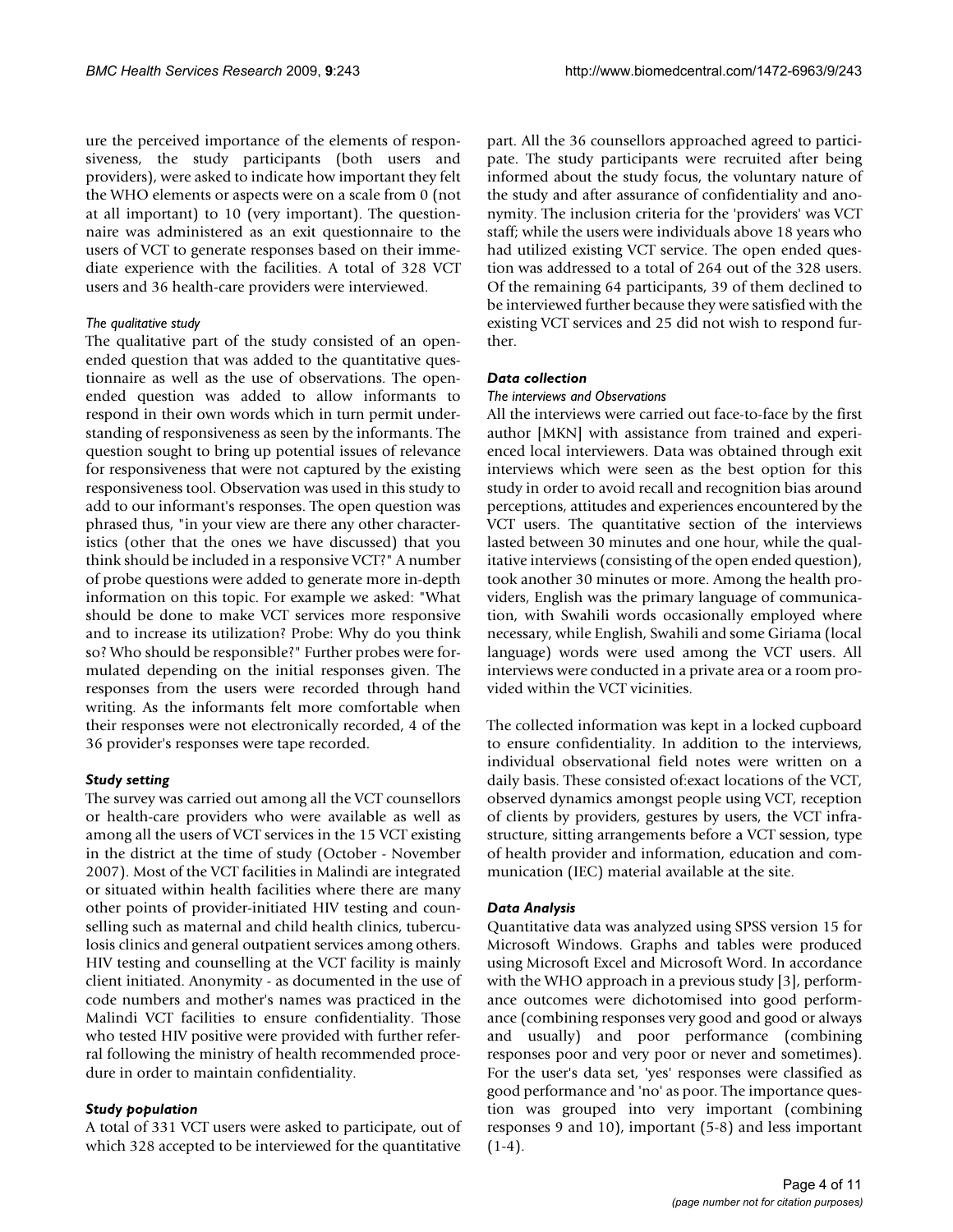The open-ended responses were mainly translated to English and thematic analysis was employed. Thematic analysis has the following stages that were adapted in the analysis; familiarization with the material, identification of a thematic framework, indexing or coding, mapping and interpretation [31]. The coding process was conducted so as to identify specific pieces of data which were relevant to the responsiveness elements in order to add information.

#### *Ethical aspects*

Scientific and ethical approval was obtained from the Kenya Medical Research Institute (KEMRI) and the National Ethical Review Committee (NERC) of Kenya prior to conducting the study (KEMRI SSC number 1273). Written informed consent was obtained from all participants prior to the interviews.

#### **Results**

#### *Demographic characteristics*

Forty-four percent of the providers were based at the rural VCT centres, with 14% in peri-urban and 42% in urban centres. Among the users, 31% attended the rural, 18% the peri-urban and 51% the urban VCT centres. There were more female users (65%) than male (35%) as indicated in Table 2.

The structuring of the findings is done by the responsiveness elements which have further been defined in Table 1. The quantitative and the qualitative findings pertaining to the same element are presented within the same section. Responses from the open-ended questions are referred through direct quotes from study informants. Findings based on the observation or field notes are referred to separately.

*Confidentiality* was regarded by almost all users (97%) as well as by the providers (94%) as a very important factor to be considered in VCT (Fig. 1). All the providers reported that the confidentiality of information from medical records and consultation sessions was highly observed, while 98% of the users reported that confidentiality during consultations was highly met at the VCT centres (Tables 3)

Both the open-ended responses and the observations to some extent conflicted with the impression that a very high degree of confidentiality was assured at the VCT centre. The qualitative data revealed issues pertaining to confidentiality and privacy that were not captured by the responsiveness tool. Various aspects of the maintenance of privacy and confidentiality were pointed out as lacking. One aspect that was brought up in a number of responses, was the unease experienced at the possibility of meeting health-care providers known by the user, as expressed in

| Table 2: Demographic characteristics of the respondents |  |  |  |
|---------------------------------------------------------|--|--|--|
|---------------------------------------------------------|--|--|--|

| <b>Characteristic</b>        | <b>Providers</b> |      | Users |                 |
|------------------------------|------------------|------|-------|-----------------|
|                              | n                | %    | n     | ℅               |
| Setting                      |                  |      |       |                 |
| Rural                        | 16               | 44.4 | 100   | 31              |
| Peri-urban                   | 5                | 13.9 | 60    | 18              |
| Urban                        | 15               | 41.7 | 168   | 51              |
| Sex                          |                  |      |       |                 |
| Male                         | 20               | 55.6 | 115   | 35              |
| Female                       | 16               | 44.4 | 213   | 65              |
| Age                          |                  |      |       |                 |
| $18-24$                      | 3                | 8.3  | 88    | 27              |
| 25-29                        | п                | 30.6 | 68    | 21              |
| 30-34                        | 4                | 11.1 | 44    | 13              |
| 35-39                        | 9                | 25.0 | 44    | 13              |
| 40 and more                  | 9                | 25.0 | 66    | 20              |
| Type of VCT                  |                  |      |       |                 |
| Integrated <sup>1</sup>      | 32               | 88.9 | 268   | 82              |
| Stand alone <sup>2</sup>     | 4                | 11.1 | 17    | 5               |
| Mobile clinic <sup>3</sup>   |                  |      | 43    | $\overline{13}$ |
| Marital status               |                  |      |       |                 |
| Married                      |                  |      | 178   | 55              |
| Single never married         |                  |      | 79    | 22              |
| Cohabiting/living as married |                  |      | 38    | 10              |
| Separated/divorced           |                  |      | 24    | 7               |
| Widowed                      |                  |      | 20    | 6               |
|                              |                  |      |       |                 |

1Integrated: VCT facilities that are located within a health facility or hospital, 2stand alone: a VCT that is not within a facility. 3Mobile seek users in the community on certain days.

the following statement: "*People are scared of going to the VCT because they are afraid that they will know the counsellor and he/she might tell the results to others" (a 26 year old female urban VCT user)*. Besides such expressions of the importance of anonymity, a substantial desire to maintain privacy during VCT consultations also emerged in a large number of statements pertaining to the physical arrangement of the VCT facility. An informant noted that *"The VCT room should not be located next to the consultation room for confidentiality reasons. It should be situated in a private area where one is not seen by everyone when entering or coming out" (a 38 year female urban VCT user)*. Field observations revealed that at most of the VCT centres, the testing and counselling room was located just opposite or next to the consultation room, as shown in additional file 1. On some occasion, it was possible to hear conversations taking place in the next room. The concept of confidentiality is further illustrated by the following statement from an 18 year male VCT user from a rural setting "*The providers should find a way of making the VCT consultations more private and confidential through more mobile VCT services"*.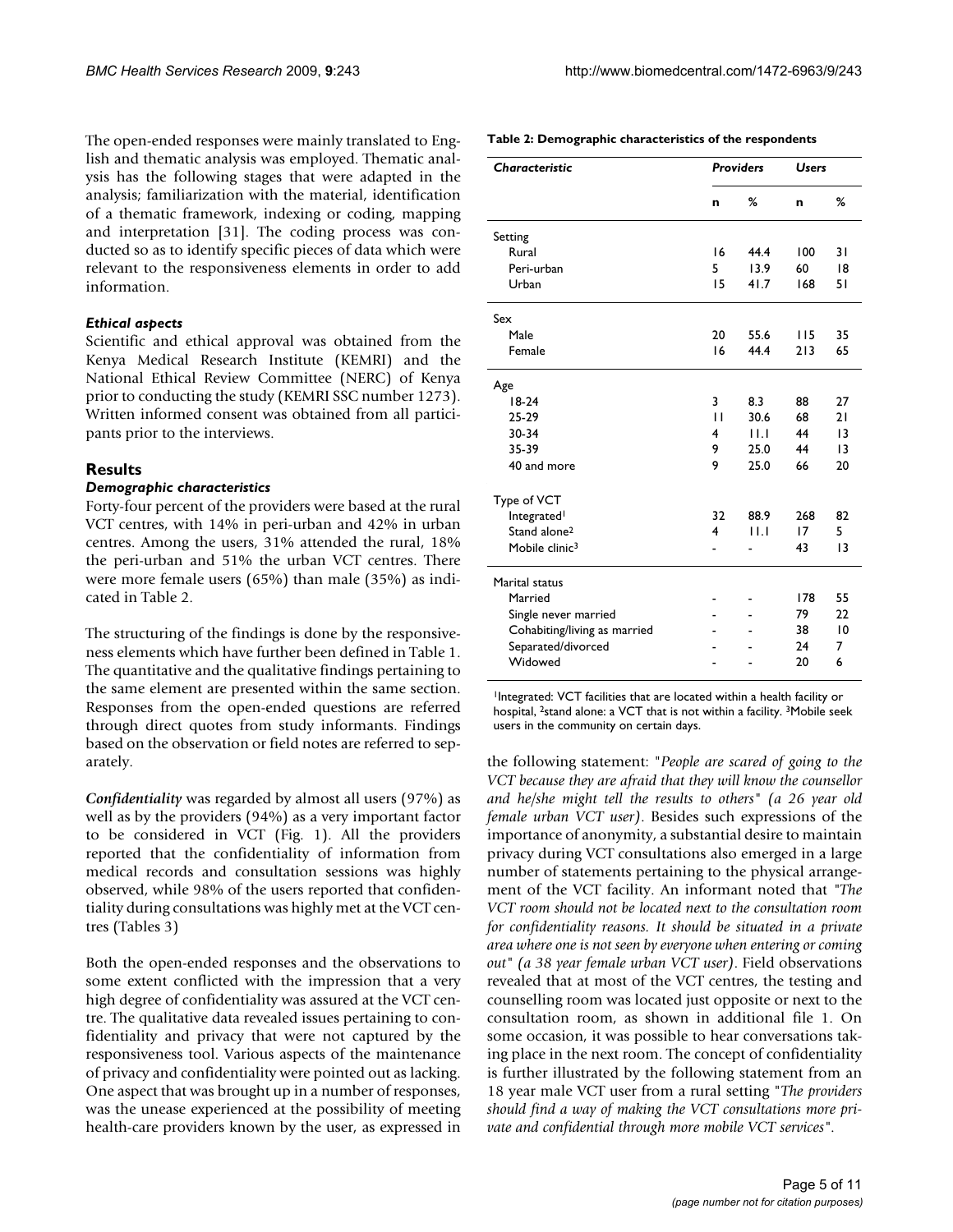

#### **Figure 1**

**Proportions of Study participants who felt that**  responsiveness elements were very important<sup>1</sup>. Very important: cut-off point in the rating from 1-10 was 9 or above.

*Dignity:* A large majority of both the users (89%) and the providers (92%) indicated this element to be very important (Fig. 1). Most of the sub-themes within this element (such as being treated with respect, being encouraged to discuss concerns freely, being encouraged to ask questions and observation of privacy during testing and counselling) were reported to be met, ranging between 97% and 100% among the providers and between 91% and 99% of the users (Table 3). Hence, like confidentiality, dignity was reported to be observed to a very high degree at the VCT facilities.

In relation to this element, the informants brought up aspects that were not captured by the responsiveness tool. Some of the informants pointed out that the providers should greet waiting clients as a gesture of respect. The concerns that were raised were particularly related to the lack of making clients feel relaxed outside the VCT room. Informants commented in a number of ways on a strong unease experienced upon arrival at the VCT centres. *"The providers need to respect the clients by showing them courtesy. For example asking kindly what one is coming for upon arrival. Then they can direct the person to the VCT room" (a 26 year urban VCT user)*.

The physical arrangement of the facility also emerged in the assessment of the observance of dignity at the VCT centre. At times, the location of the entrance, the reception area and the VCT rooms made it necessary for the arriving users to move into highly congested sitting or reception areas in order to ask for directions. A couple of times the users asked the research team for assistance in finding the VCT room. If there was no one present at the entrance to assist, it was quite likely that apprehensive users would not move into the crowd and would shy away from the facility. A respectful health-care provider that would greet the user and discretely direct the user to the VCT room upon arrival was commonly missed.

*Autonomy:* Again, a large majority of the users (93%) reported this element to be very important. A slightly lower proportion (83%) of the providers found autonomy to be very important (Fig. 1). As with the assessment of confidentiality and dignity, almost all of the providers and users reported that autonomy was highly endorsed at the VCT centres (Table 3).

Some important insights were gained from the qualitative responses. A large number of users reported that they received too little information to be able to make informed decisions and they missed more posters and reading materials on HIV. Take-home material in the local language was particularly asked for so that the topics brought up could be dwelt on in quiet and less stressful surroundings. The issue of the use of the local language was also pointed out in a counselling context where informants needed a language that would make complex messages clear and more understandable to the user. "*The counsellors should be able to speak the local languages because they give us a lot of information. As for me, I did understand some things but not all that the counsellor said" (18 year old female user, peri-urban VCT user)*.

*Quality of basic amenities:* Like the other elements, the majority of the users and providers scored highly in terms of the importance of this element(84% and 89%). Both groups of the respondents gave high scores on the performance of the element, except those on clean water and toilets which users scored relatively low, primarily because they did not know whether such facilities existed (Table 3).

When we asked the WHO-defined questions on basic amenities, questions and expressions indicated that the informants did not see anything particularly wrong with neither hygiene or maintenance nor content of the current VCT centres, which all had the same lay-out. Most of the informants came from humble homes (additional file 2), and the appearance of the VCT structures emerged to be satisfactory. There was general concern about space, however, especially where it was needed to ensure confidentiality. The providers were also concerned about the lack of space: *"Sometimes we have many clients and there is only one room. If we could have extra rooms where we could have four sessions going on at the same time, this would reduce the waiting time so that you don't lose people (a female counsellor, urban VCT)*. The field-notes recorded that space was some-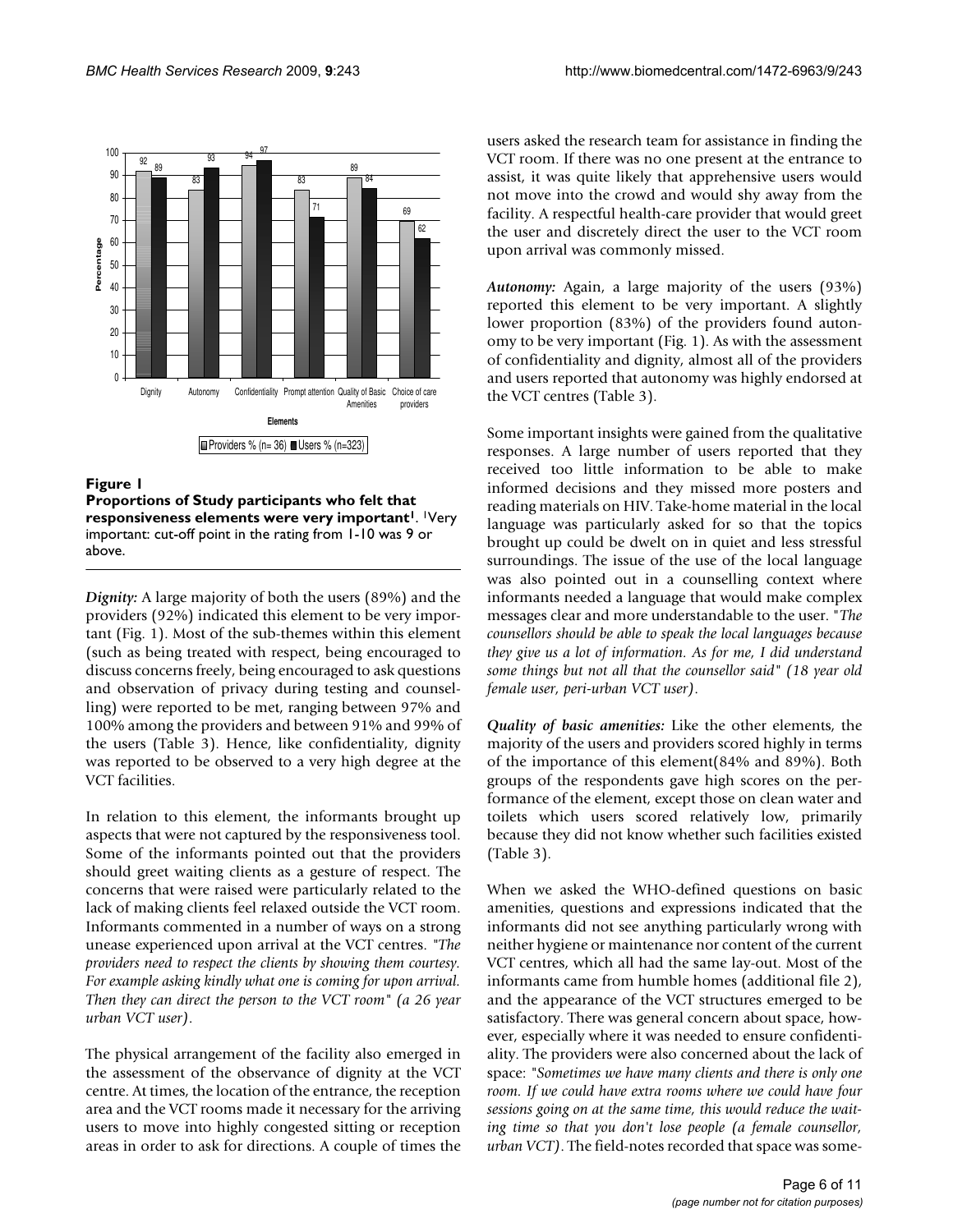| <b>Element</b>                          | Sub-elements                                                                          | <b>Providers %</b> | Users % |
|-----------------------------------------|---------------------------------------------------------------------------------------|--------------------|---------|
| Dignity <sup>1</sup>                    | Treated with respect                                                                  | 100                | 99      |
|                                         | Patients encouraged to discuss concerns freely                                        | 98                 | 97      |
|                                         | Patients encouraged to ask question about the disease (prevention treatment and care) | 97                 | 91      |
|                                         | Patients privacy during testing and counselling                                       | 100                | 95      |
|                                         | Patients privacy during counselling                                                   |                    | 86      |
| Autonomy                                | Patients provided with information on prevention and care of HIV                      | 100                | 95      |
|                                         | Patients consent sought before testing                                                | 100                | 99      |
|                                         | <b>Patient Counselled</b>                                                             |                    | 98      |
| Confidentiality                         | Confidentiality observed during consultations                                         | 100                | 98      |
|                                         | Confidentiality of information observed                                               | 100                |         |
|                                         | Confidentiality of medical records                                                    | 100                |         |
| Choice of care <sup>1</sup> provider    | Choice between health care providers at VCT                                           | 50                 | 29      |
|                                         | Choice between VCT                                                                    | 64                 | 64      |
| Quality of basic amenities <sup>2</sup> | Cleanliness of VCT                                                                    | 97                 | 96      |
|                                         | Furniture availability                                                                | 89                 | 81      |
|                                         | Maintenance                                                                           | 95                 | 93      |
|                                         | Access to clean water                                                                 | 94                 |         |
|                                         | Cleanliness of toilets                                                                | 91                 |         |
|                                         | <b>Testing Kit</b>                                                                    | 100                |         |
| Prompt attention <sup>3</sup>           | Waiting times                                                                         | 83                 | 76      |

**Table 3: Proportions reporting good performance\* of the responsiveness sub-elements at VCT**

\*Good performance: cut-off point in dichotomizing ratings on 1always and, usually, 2very good and good and 330 minutes or less.

times so limited that the counsellors had to compromise confidentiality. On one occasion a counsellor had to counsel a client outside the VCT room because another was being attended to inside the room. The person being counselled outside looked uneasy because the mothers queuing at the clinic opposite were all curious about what was being said.

*Prompt Attention:* A higher proportion of the provider's (83%) indicated this element to be very important than the users (71%). 76% of the users reported that they waited 30 minutes or less before consultation, while 83% of the providers reported that most users waited 30 minutes and less (Table 3).

The open-ended responses however indicated substantial variation in waiting times, and that these naturally were related to the number of providers available and availability of space. A point brought up by many of the informants was the need to have the counselling services extended to later hours to allow people to visit the VCT centre at a convenient time.

*" The centre should be operating up to late hours so that those who are shy to be seen can come for testing when they are comfortable" (a 27 year male urban VCT user)*

*Choice of Provider:* In terms of importance, this element was assessed as the least important of the WHO elements. Only 62% of the users and 69% of the providers rated it as very important (Fig 1). The results also indicate that this element was reported to be the least observed or met within the VCT services. A majority of the users (71%) reported that a choice of health provider was not offered while 50% of the providers indicated that this element was rarely observed. 36% of the users experienced that there was no choice of VCT centres (Table 3).

Access to health services (in this case VCT) was mentioned as one of the sub-elements that should be covered by this element, as indicated in Table 1. The applied tool did not include questions that measure accessibility. Results from the open-ended interviews suggested that accessibility was an issue that highly influenced VCT utilization and choice of VCT centre. *"The costs of coming to the centre should be free. It is not easy to get to the VCT because it is far from my home and the transport money is expensive" (A 35 years old male urban VCT user)*. A number of informants suggested that VCT should ideally reach people in their homes or in their home environments, which could be facilitated through e.g. home-based VCT or through more mobile VCT units than are commonly offered.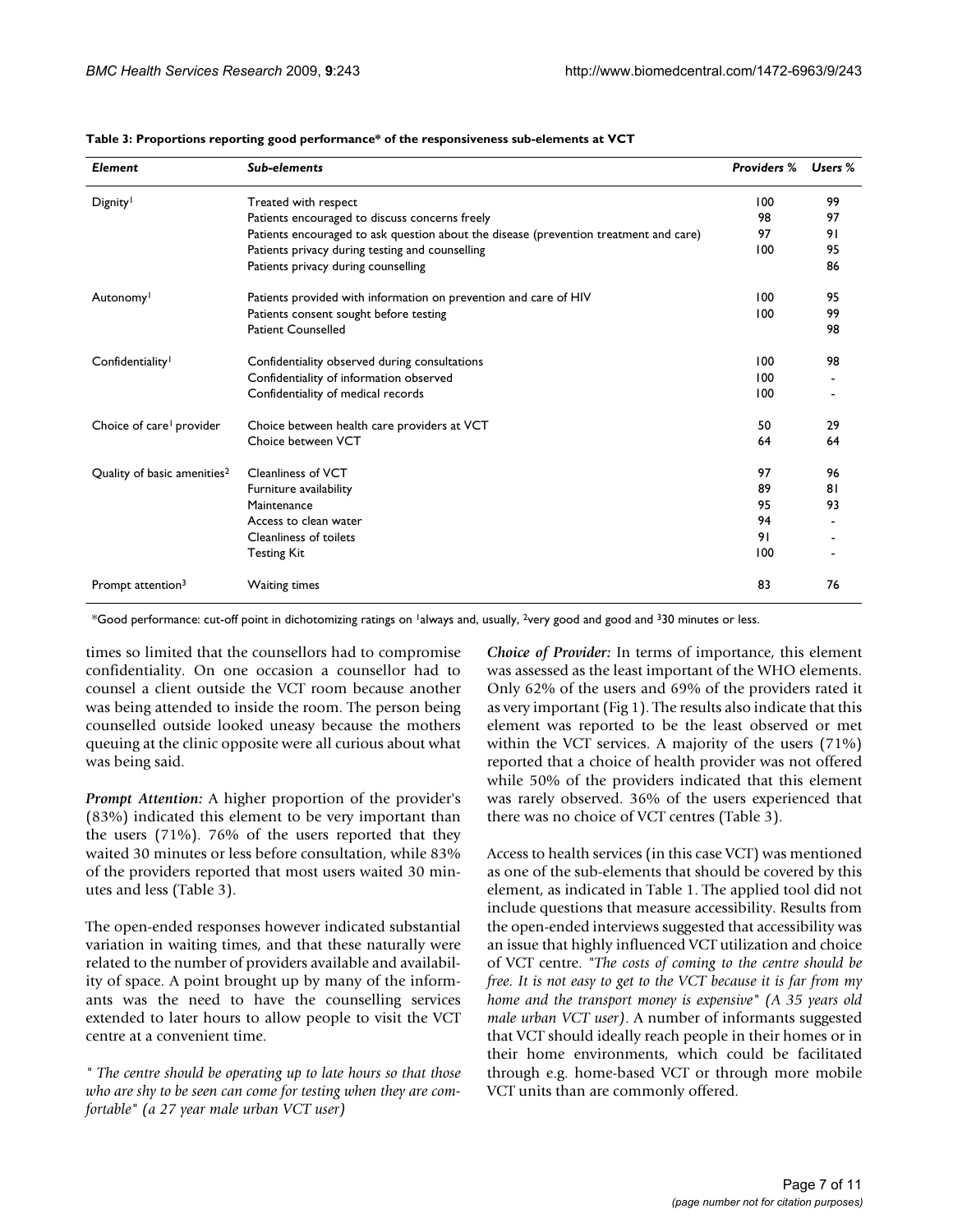#### *Other relevant aspects that emerged from the study*

Three aspects - access to social support, continuity and follow-up, and quality of counselling and testing were not captured by the WHO tool but came up from the qualitative responses and could be essential to responsiveness in the context of VCT.

*Access to social support:* This element was (as stated earlier) not included in our survey due to the nature of the questions included in the WHO tool. However in the present study, the open-ended responses revealed the importance of this element from a social-economic support point of view. Many informants mentioned that support groups should be linked to VCT centres to encourage more people to utilize the services. "*There should be a partnership between the VCT and the help groups to encourage more clients to come and get tested" (a 48 year female rural VCT user)*. For others, support groups were considered important in providing some provisional social economic support. *"To help us who are positive. I don't have anywhere to sleep and I have no strength" (a 48 year female urban VCT user)*.

*Continuity and Follow-up:* Responses on follow-up care after testing and counselling were also strongly called for. Firstly, the responses indicated the need for VCT centres to attend to the users' needs and expectations in a more comprehensive manner by offering follow-up counselling both to those found positive and those found negative. Provision of drugs to those infected, provision of more condoms for prevention, family planning services and testing for other sexually transmitted diseases were also considered essential to be provided at a VCT centre. Laboratory tests were found to be a central issue "*A VCT centre should have reagents and a CD4 count machine that is working. The stopping make a portion of the clients drop out, and others suffer because in most cases people feel more free when they are taking the CD4 counts. Then they understand their viral development. That's when they get the morale to come back and start on medication" (a female urban VCT provider)*. Other informants indicated the need for all VCT centres to provide comprehensive care. *"Action should be taken on the spot. There should be no referrals to other places. Some of the places we are referred to, are very far away and we need transport to reach there" (39 year female, urban VCT provider)*.

Secondly, for the VCT centres that were integrated in a comprehensive care clinic, there was an expressed desire for reliable care by the same provider: "*those providers that work at the VCT unit should remain at the facility permanently because the movement of the providers to different department brings confusion for example related to medication of ARV follow up. Despite the records, the discussions and compromises that are not recorded are very important" (female urban VCT provider)*.

*The quality of counselling and testing:* Various aspects related to the quality of the services emerged as central during the responses to the open-ended questions. This calls for a section that addresses quality of the services within the responsiveness tool. The number, availability and training of professional health personnel were reported by many as being insufficient. *"There should be highly trained counsellors who will counsel their clients properly so that the client leaves the place without doubts of what to do" (A 36 year male urban VCT user)*. Some expressed a lack of trust in the knowledge on HIV and AIDS provided by the providers "*The counsellors should tell the truth because some of the clients have more knowledge about HIV and AIDS than the providers" (a 27 year male urban user)*. Some of the concerns relating to the training of the counsellors that were expressed by the providers themselves confirmed the lack of sufficient knowledge. *"There is a need for refresher courses because some of the staff members were trained a long time ago. You hear them counselling clients on the corridor's but it is difficult to correct them as they are older and they feel that they know" (a female urban VCT provider)*.

#### **Discussion**

Efforts to measure health systems responsiveness are still weak; and to our knowledge the responsiveness concept has not previously been applied to HIV-related services. In the present study, we found that all the elements that are suggested to measure responsiveness by the WHO tool deemed very important by most users and providers at VCT centres. The elements capturing respect for person's (confidentiality, dignity and autonomy) were more frequently identified as very important compared to the elements capturing client orientation (quality of basic amenities, prompt attention and choice of care providers). These results differ somewhat from a responsiveness study conducted on health systems in general in 41 countries which reported that prompt attention was the most important element, but were similar in the sense that dignity and autonomy were highly valued [32,33]. The high importance of confidentiality brought out in this study corresponds well with observations from resource-poor settings showing this element as a critical factor affecting acceptability or uptake of VCT [17,18,20-22] which is a key intervention in HIV/AIDS prevention and care [34]. Confidentiality seems to be a major factor explaining the very high acceptance rates that have been achieved when VCT has been offered at home [22,35]. Similar results were seen in a pilot study conducted in 2 districts in Kenya, which showed high acceptance of home-based HIV testing [35]. Protection of confidentiality in these settings is not only seen as an important aid to continuum of care, but crucial in reducing stigma [36].

Concern has been expressed over in the literature on how well the issue of confidentiality is handled relative to HIV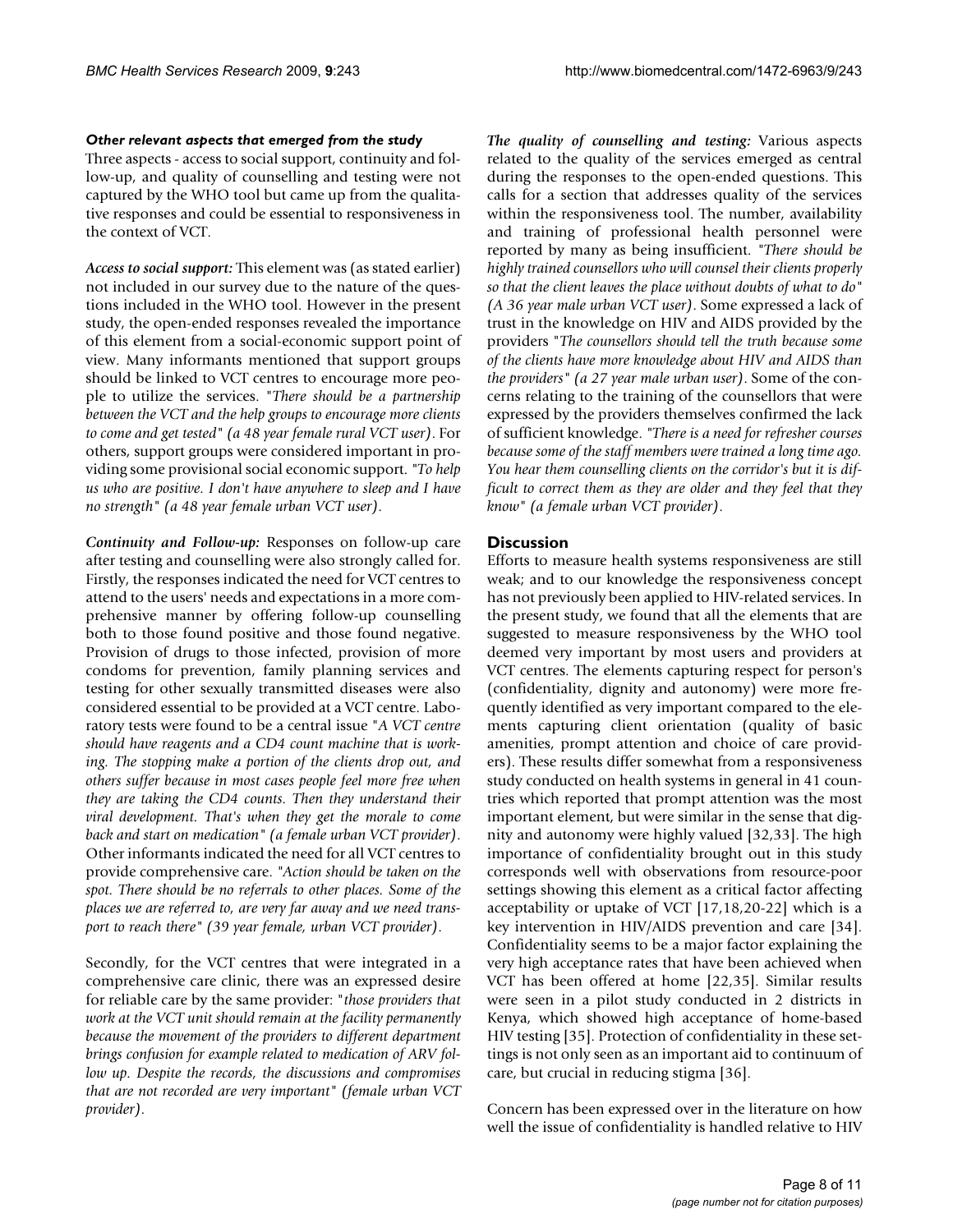testing [17,20,34,37]. The present study revealed various aspects of confidentiality that are not captured by the employed responsiveness tool. A finding that pertains to a number of elements in the tool was that the questions seem to capture the client's experiences with the health system at the time of VCT service provision inside the consultation room, but leaves out contextual aspects that may influence responsiveness substantially. Furthermore, the users expressed worries about meeting someone they knew among the clinic staff who might breach the confidentiality. This finding is in concurrence with results from various studies on factors affecting readiness and use of VCT [17,18,20], and is in particular seen as a barrier to HIV testing in places where women are prone to divorce and domestic violence if their spouses get to know they are HIV positive [38,39].

Unlike other health services, VCT services are often linked to HIV infection which is itself a stigmatized state. Stigma on the other hand affects the dignity of those infected by portraying them as persons with loose morals [40-42]. Understandably, confidentiality would be an issue of concern in the case of VCT services compared to other health services such as testing for malaria. In this case, efforts to normalise HIV testing represented by the provider initiated (opt-out) strategy are increasingly employed [43]. However, this strategy puts the process under the control of the provider when clients may not be psychologically prepared for the test. Consequently, provider-initiated testing is in greater danger of meeting with lower responsiveness than client-initiated testing done at VCT sites. The opt-out strategy has been strongly criticised for putting a low focus on counselling with the risk of undermining autonomy and reducing the focus on the preventive aspects of HIV testing [37,39,44].

Providing enough information in a language that is understandable to the users or clients is an important basis of the autonomy of the client. It was disturbing in this regard to find the informants responding to the survey questions that they were indeed informed, provided with information and given a high degree of autonomy in the counselling context, and then later to find that they understood little of the language spoken. Provider's and users of the VCT facilities expressed high expectations on provision of HIV knowledge at the facility. Providers however pointed out a need for more courses while the users indicated a lack of trust in the quality of the knowledge of HIV and AIDS among some of the providers. Information is a powerful tool in prevention and care of HIV [45], and is of critical importance in counselling processes covering both psycho-social and the preventive aspects [16]. This also challenges the responsiveness tool particularly in covering the communication process and content of information presented extensively.

Some aspects of client orientation did not appear to have been captured by the tool. Responses related to the Choice of care provider indicated that access to HIV testing has been seriously hampered by unaffordable indirect costs, such as long distances to travel to the VCT. This may in part explain the low proportion tested in high HIV prevalence countries [33]. Access to social support was also indicated as important from different perspectives. Economic support is one of the important measures of the continuum of care for HIV; if absent, it can be a barrier to better care for the people living with the virus [33].

Scaling up of HIV testing has been ongoing in many sub-Saharan countries, and in Kenya there were over 900 VCT sites in 2008 [35]. The scaling up has put priority on decentralizing VCT services as much as possible, a strategy that succeeded in making testing and preventive counselling much more easily available over a relatively short period of time. Our informants seemed concerned by the limitation of these services, revealed by the suggestions to apply the principle of continuity or follow-up of care. *"Then what, if diagnosed HIV positive or HIV negative?"* was a common question raised by users. Considering the high degrees of stigma that corresponds to fewer disclosures of HIV status [46], follow-up services and functioning referral becomes vital in this context. Comprehensive care clinics (CCC) have been established in central hospitals to offer integrated HIV services. The CCC offers a variety of services including some of what were mentioned by our informants like STIs and ART delivery [47]. From a perspective of HIV prevention, decentralised acceptable VCT services with high focus on preventive counselling should clearly be given higher priority compared to spending more on decentralising comprehensive care. However, the quality of counselling services appeared in this study to need further strengthening, and counsellors should be given a clear mandate in terms of follow up including referral. As an additional responsiveness element, continuity contributes to better quality of care [48] and is an expectation not only related to HIV infection as suggested by our respondents, but to other chronic illnesses, as described elsewhere [49]. Embracing continuity, comprehensiveness and integration within responsiveness is in line with visions of primary health-care [50].

Previous studies on responsiveness have focused mainly on the evaluation of the entire health systems within or amongst different countries [3,9,10,12,32] but our analysis concurs with other studies [11,49] in suggesting that the responsiveness concept can also be applied in specific parts of the health system. However, there are weaknesses in our study. We expected that the VCT users' views would have been more critical than the providers, as indicated in previous studies [51]. The failure to capture such a discrepancy may have been aggravated by the fact that we conducted the exit interviews at the facilities after entrust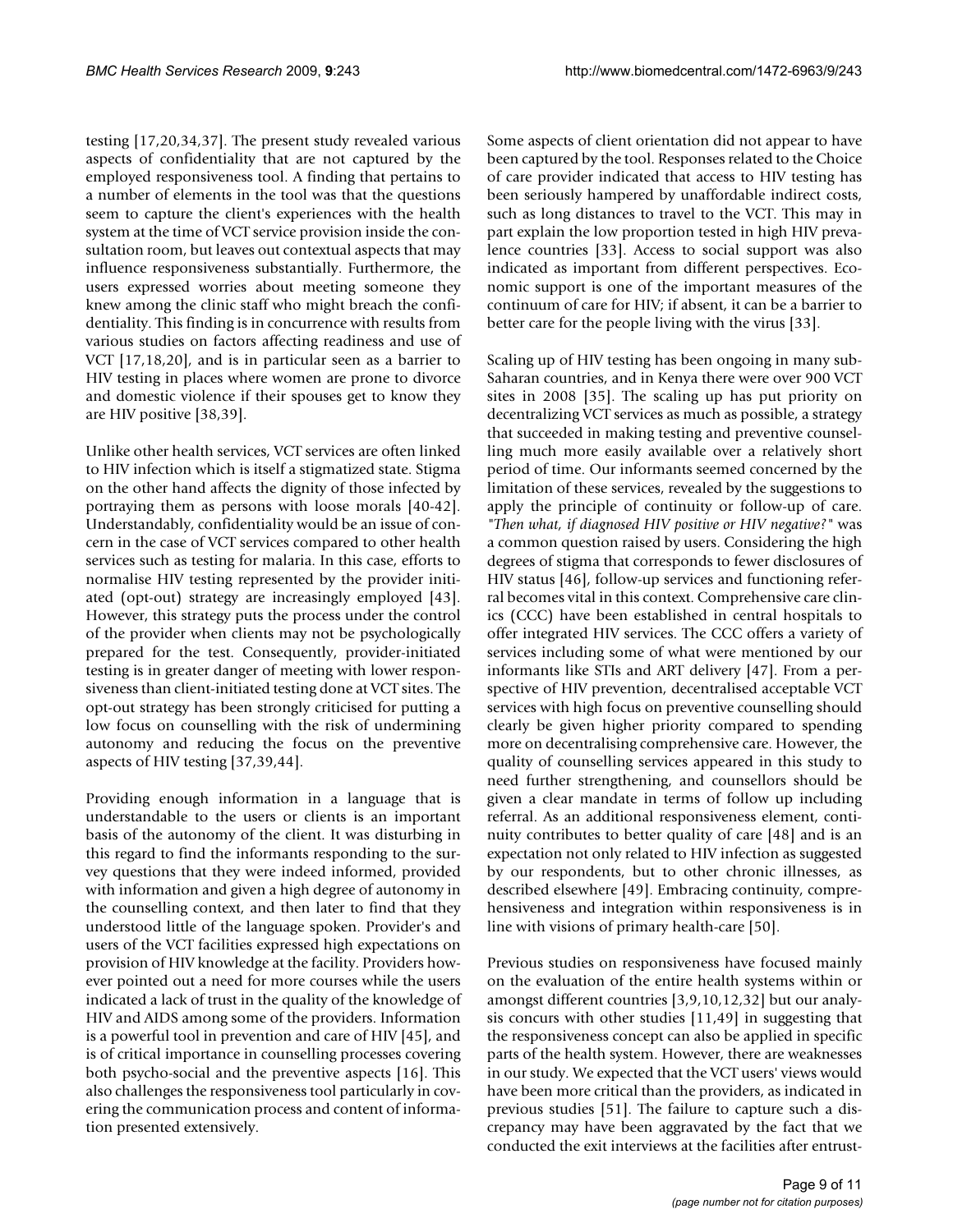ing the providers to alert the study participants. Conducting exit interviews at a VCT setting was challenging because the test results of the respondents could have emotionally influenced the responses. Some of the respondents could have given rushed responses due to the long waiting hours and the study setting could have been a challenge as opposed to home setting. In an attempt to minimize this challenge, we tried to make our respondents comfortable before embarking on the interviews and we made it clear that the test results were not important to our study.

The survey suggested a very high performance of the responsiveness elements at the VCT facilities, but mixing research methods helped us unveil issues that would not have been captured by the quantitative part of the study alone. A weakness of the qualitative part of the study was the taking of notes rather than audio-recording. Only four of these interviews were audio recorded thus, it is possible that not all the informants' statements were fully captured. We did however attempt to recode as much as possible by asking the informants to talk slowly and to repeat central messages so they could be recorded word by word. We also made observations and took photographs to visualize the settings.

## **Conclusions**

The findings of this study go a step further than other studies in identifying potential weaknesses in the responsiveness tool and in identifying dimensions that could be incorporated in the WHO tool. It is likely that the current findings apply more widely than to Malindi alone. The responsiveness elements proposed by WHO were all given very high ratings in the context of voluntary HIV counselling and testing. However, the study findings indicate that the tool will need substantial adjustments to capture important dimensions and perspectives. Firstly, adjustments are needed to penetrate dimensions related to the elements most valued by the respondents (confidentiality, dignity and autonomy). Secondly, there is a need to add elements that are not covered by the applied tool, such as the need to address not only dimensions inside the facility but aspects of the surrounding environment such as location of the facility potential to securing confidentiality outside the VCT room, follow-up care as well as social support. Thirdly, assessment and recognition of locally specific aspects and meanings of the elements seems of particular importance before conducting comparative studies on responsiveness of HIV testing services.

## **Competing interests**

The authors declare that they have no competing interests.

#### **Authors' contributions**

MKN prepared the study proposal, coordinated and supervised data collection, conducted the interviews, analyzed the data, interpreted the findings and wrote the manuscript. AB was involved in developing the study proposal and analyzing the qualitative data, and also took an active role in interpreting the findings and revising the manuscripts. IKN contributed in developing the study proposal and took an active part in revising the manuscript. KF was involved in developing the study proposal, analyzing the quantitative part of the data and took an active part in the interpretation and revision of the manuscripts.

## **Additional material**

#### **Additional file 1**

*VCT facility located next to a general consultation room. A photo showing how close the VCT location is to the general consultation room. The closeness of these two rooms made it almost impossible to access VCT in fear of being seen by a known provider or other users.* Click here for file

[\[http://www.biomedcentral.com/content/supplementary/1472-](http://www.biomedcentral.com/content/supplementary/1472-6963-9-243-S1.DOC) 6963-9-243-S1.DOC]

## **Additional file 2**

*A typical residential home in rural Malindi vs VCT facility. A photo showing the kind of homes that most of the study participants live in (left) in comparison to the VCT facility (right) they were requested to evaluate.* Click here for file

[\[http://www.biomedcentral.com/content/supplementary/1472-](http://www.biomedcentral.com/content/supplementary/1472-6963-9-243-S2.DOC) 6963-9-243-S2.DOC]

## **Acknowledgements**

We thank the Norwegian government's Quota program for financial support. The authors are grateful to the VCT counsellors, all the study participants who provided their time for the interviews and the team from the Central Bureau of Statistics in Malindi district that assisted in collecting the data. We also thank the EU-funded REACT project within which this study has been conducted and the Kenya Medical Research institute (KEMRI) for allowing it to be conducted. We are very grateful to the Centre for Public health research (CPHR) - KEMRI for their input in improving the study proposal, Dr. Yeri Kombe for his administrative and scientific assistance during the study, Moses Mwangi for his assistance in sampling and data management and analysis, and Titus Kitaka for his assistance with transportation at the field sites. All authors read and approved the final manuscript.

#### **References**

- 1. Murray CJ, Frenk J: **[A framework for assessing the performance](http://www.ncbi.nlm.nih.gov/entrez/query.fcgi?cmd=Retrieve&db=PubMed&dopt=Abstract&list_uids=10916909) [of health systems.](http://www.ncbi.nlm.nih.gov/entrez/query.fcgi?cmd=Retrieve&db=PubMed&dopt=Abstract&list_uids=10916909)** *Bull World Health Organ* 2000, **78(6):**717-731.
- 2. WHO: *Health systems: improving performance* Geneva: World Health Organization; 2000.
- 3. De Silva A, Valentine N: **Measuring responsiveness: Results of a key informant survey in 35 countries.** In *GPE Discussion Paper series No 21* Geneva: WHO; 2000.
- 4. Murray CJL, Evans DB: *Health systems performance assessment: Debates, methods and empiricism* Geneva: World Health Organization; 2003.
- 5. Clearly P: **[The increasing importance of patient surveys.](http://www.ncbi.nlm.nih.gov/entrez/query.fcgi?cmd=Retrieve&db=PubMed&dopt=Abstract&list_uids=10487981)** *BMJ* 1999, **319:**720-721.
- 6. De Silva A: **A framework for measuring responsiveness.** In *GPE Discussion Paper series No 32* Geneva: WHO; 2000.